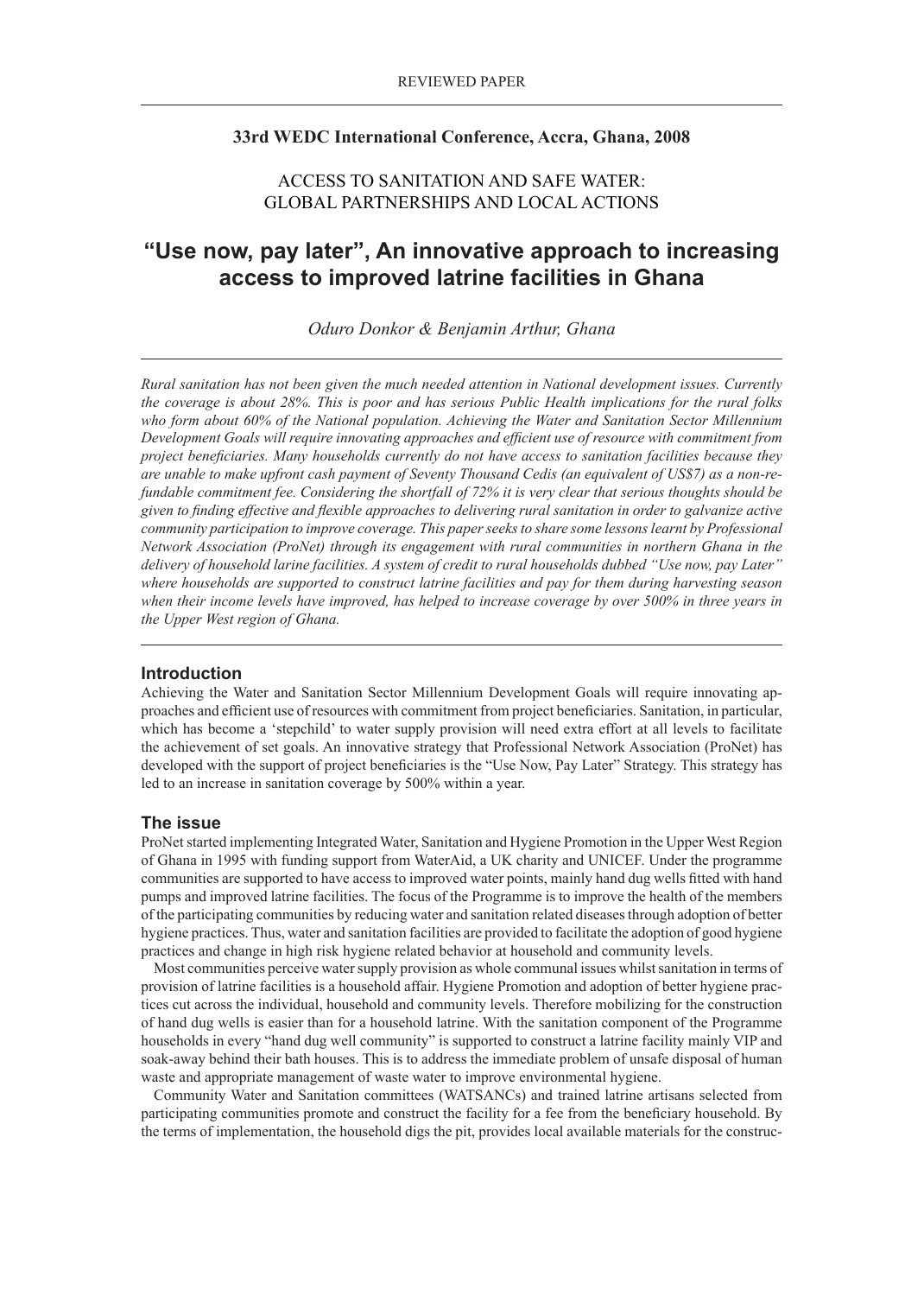tion of the squat slab and the superstructure. The project on the other hand provides 'stimulant packages' in the form of a few bags of cement and PVC pipe and fly screen. All these requirements notwithstanding, the household have to make upfront cash payment of Seventy Thousand Cedis (an equivalent of US\$7) as a non-refundable commitment fee. This is used to pay the latrine artisan on behalf of the household. Such an amount must be paid before the household could benefit from the intervention. During the period of 1995 and 2001, the total latrine coverage was 80 VIPs per year representing 21% of the population. This became a concern to the project staff and therefore investigations were commissioned into the causes of low demand for latrine facilities by the households

#### **Outcome of engagement with communities**

The investigation revealed that the households do need the facility and are ready and willing to demand the facility. They are also prepared to make both in-kind and cash contributions to the project. However, the timing of the payment of cash upfront has been the obstacle to the household demand for the latrine facilities. The underlying reason was that construction period of the latrines coincides with the dry and lean season when farming activities have ended and people hardly have enough to spend. The upfront payment requirement, especially paying the entire amount at once, worsens further an already bad situation.

The community members suggested that they should be allowed to benefit from the latrine project and the commitment fees paid during the harvesting season when the financial burden is reduced. They also propose to select a trusted member of the Community-based WATSAN Committees to collect the fees on behalf of the project and that there should be a monthly installment payment over a period of 12 months. The term coined by the community members for this arrangement was "use now, pay later".

#### **Achievement so far**

Following from this, ProNet decided to pilot this option in two Districts in 2003. Consequently, systems for collecting the installment payments were designed and implemented. Latrine artisans and WATSAN Committee members were given orientation on the "new" approach, including their roles and information to be disseminated to the potential beneficiaries. At the end of the 2003 Construction season, 500 households have applied for latrines. However, ProNet could only meet 400 because of limited funding. This number is equal to the latrines constructed during the six-year period between 1995 and 2001. For the 2005/6 construction season 650 households applied to participate in the latrine programme in three Districts but again the project could meet only 400 of the demand. In the 2006/07 construction season 800 applications were received however the project could meet only 200 of the demand.

Another dimension discovered from this innovation was that there was between 90 and 95% latrine coverage in the piloted communities. This met the project strategy of concentrating facilities in a few communities rather than spreading 'thinly' in more communities.

Data from debt recovery indicated that 34 out of the 40 communities have made 100% payment as at August 2006. The payment of the remaining 6 communities averaged 65%. A total amount of Fifty-eight Million Cedis (US\$5,800) has been generated from this innovation. Poor households identified by the communities were exempted from the payment of commitment fee. For the 1000 latrines constructed during the period under review 24 (2%) households were exempted from paying the fees. In view of the increased community interest in the project ProNet is engaging the District Assemblies in discussing the possibilities of supporting the project. The response so far has been positive; it is expected that their support could increase output in the coming years.

#### **Lessons learnt**

- 1.Taking the community concerns into consideration in the review of the implementation process proved beneficial. It allowed more households to register to participate in the project.
- 2.Strengthening the community capacity to manage the delivery process including the collection of the monthly installment agreed on by beneficiaries produced outstanding results. The process was effectively managed; this is reflected in the high recovery rate.

#### **Recommendation**

Since the acquisition of latrine is primarily a household affair, it is important to engage households extensively in deciding on technology and financing options for sanitation facilities.

The "Use now pay later" concept is feasible, and District Assemblies should replicate it throughout the